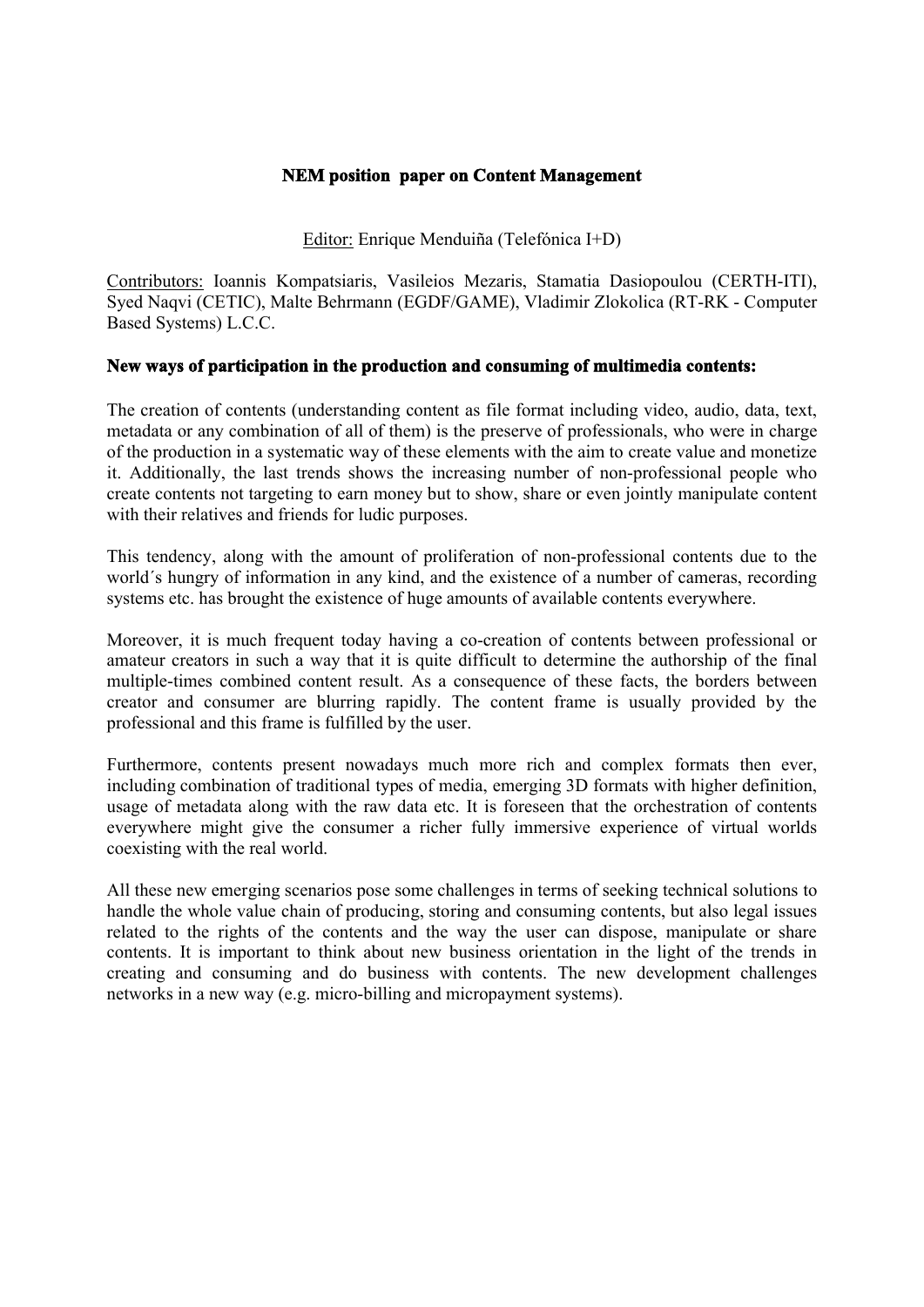## **Challenges (technical and legal, economical) of handling contents.**

One of the main obvious challenges the proliferation and complexity of content arises is the need to have new convergent next generation networks to convey and render contents more complex and more bandwidth demanding (high definition, 3D…). The traffic increase of multimedia content through the network will impose the development of next-generation networks not only with significantly higher bandwidth but also with new possibilities of use. The architecture of these new networks will be largely influenced by the existence of multiple digital media content crossing the networks, being storage, classified, retrieved and handled. An important source for growth and innovation in this sector is the regulatory differentiation between networks and media content. The challenge is to let all players of the value chain participate at this significant growth while content is still delivered non- discriminatory.

Creating services for different terminals, networks and media format is becoming more complex, but it is mandatory to increase the capability to have the content adapted to any terminal and platform and personalized to user preferences. Contents for the users must ubiquitous, contextaware, personalized, adaptive and even anticipatory to user expectations. The content must be adapted to a multiplatform environment as well. As we see e.g. in the mobile sphere one of the elements of hampering success is the lack of standardization of terminals for content creators.

Another important issue in the content management and multimedia networking is certainly quality of service (QoS) control. The visual quality of video content and audio quality experience control and maintenance, in the network media, is of crucial importance for reliable multimedia management and consumption. Specifically, in order to provide all multimedia consumers with high level of QoS, in highly complex network environment, video and audio quality should be constantly monitored. This is especially important having in mind different content formats, their re-formatting in network nodes and necessary display adaptations. Optimally, QoS control should be driven by subjective assessment by the end-users. In practice, this can be accomplished by introducing objective metrics, suitably matched with audio-video subjective quality and multimedia artifacts. Different video and audio quality assessment schemes are to be applied for different multimedia content in terms of an event that they present, content features (e.g. in video spatio-temporal activity), and quantity and value of information they provide. Consequently, for this purpose content based classification should be employed. Finally, a specific relation between multimedia content/format, required quality and network specifications should be determined and taken into account for development of an advanced framework for video quality assessment in multimedia management, storage and consumption. It includes development and implementation of algorithms for content-based clustering, set of audiovisual quality measures and network monitoring.

In terms of content professional management the challenge is devising the organizational practices to identify, create, storage, distribute contents in order to generate knowledge within the companies. It is mandatory to provide the right content, to the right people in the moment it is required. In practice, apart from providing information access, it will be required an adequate processing means that includes intelligent ways of storing data and contents, classifying it, searching mechanisms to capture just the required information, systems to recommend and guide users or even generating knowledge in the intellectual sense the humans usually do.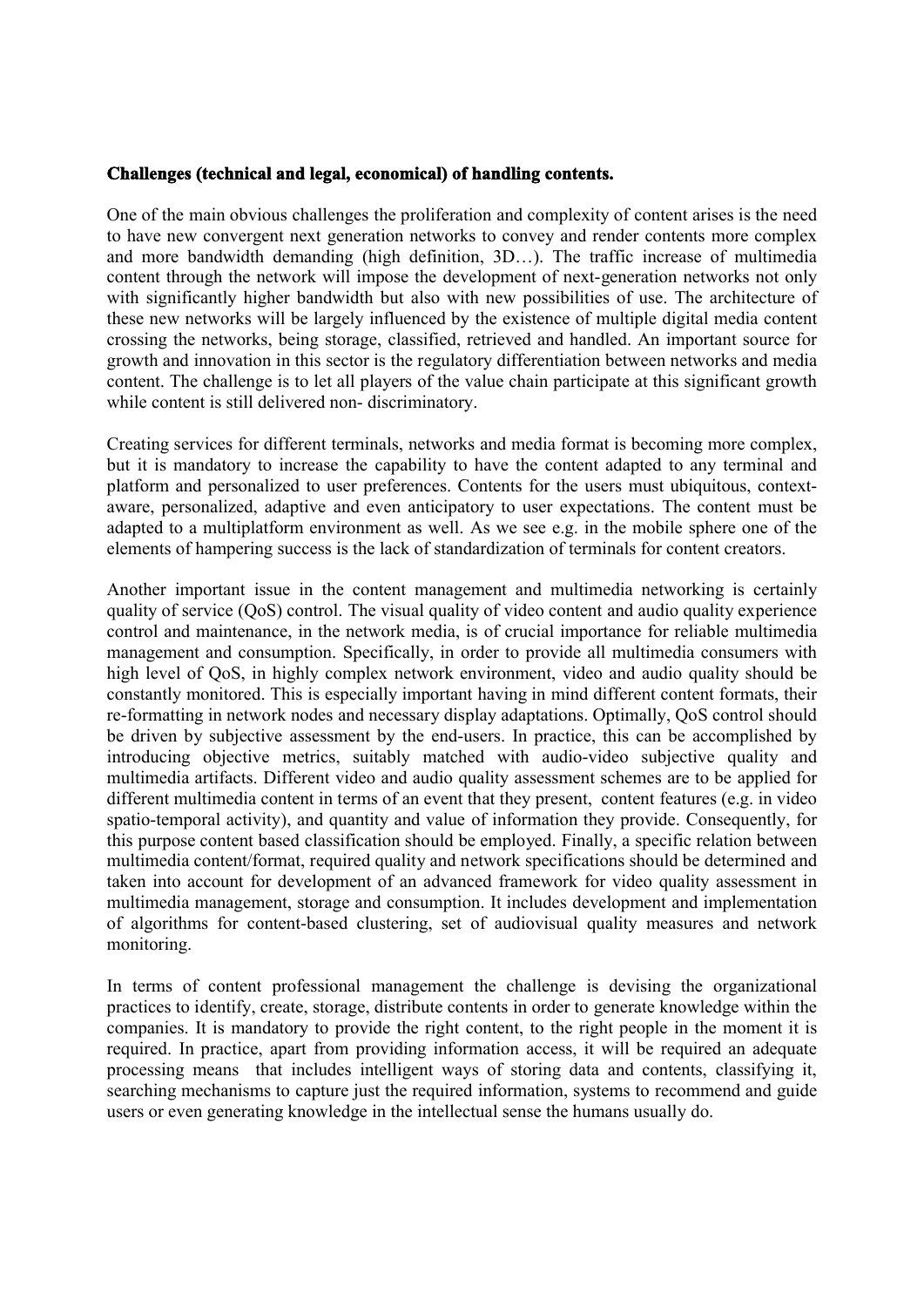A major challenge in the intelligent management - storage, search and retrieval, recommendation, etc. - of content is the reliable and efficient automatic extraction of rich metadata that characterize it. Content management typically relies on metadata that are provided by the content creator, such as content thematic categorization, related events, location, etc. Whilst some of them can be seamlessly generated together with the content itself (e.g. GPS coordinates automatically recorded by a smart camera, together with the actual image/video content), the generation of others requires additional effort by the content creator. However, the extremely high rates at which new content is created and the shift from professional to amateur creators render the manual generation of content metadata a tedious and extremely expensive process, while at the same time the resulting metadata typically suffer from inconsistencies and incompleteness that hamper the entire content management chain. This necessitates the development and integration in the content management chain of content analysis methods for automatically processing the content and generating rich and highly accurate metadata for it.

Another challenge of the paramount importance in the world of contents is the provision of technical solutions to guarantee the legitimate intellectual property right of the content creators and interest of consumers (DRMs and associated systems). A right balance between the right of the intellectual property owners who must monetize its ideas, creations and works and the consumer who might want to use the content (listen, watch, copy, translate, storage, distribute) must be pursued. The balance might be achieved by bringing together the restrictions of use (e.g. listening just for a limited period of time) of the consumer and the obligation they have to meet (e.g. payments). However, careful must be taken not to destroy the cultural achievement of the digitalization by changing the rules too radically.

Interoperability represents the correct functioning of all the elements of the value chain when interacting among them. This feature is one of the most important challenges of the content world due to the advantages it provides to the final user in terms of the freedom to choose different kind of terminals in which any kind of content can be rendered. Furthermore, the content producer is not bound to any particular transmission channel and for the device manufacturers it gives them a more ample spectrum of service capable to be settled on their terminals and equipments.

Security and trust are as well necessary attributes to guarantee a viable business around contents. This means building secure and trustworthy mechanisms to preventing illegal access to private content, hindering identity tampering, guaranteeing digital identities, ensuring privacy in transactions, anonymity of access to contents and assuring the creators will be rewarded.

The new trends in content handling will as well pose some requirements on the legal and regulatory framework where the competition/cooperation among different actors is taking place. To guarantee a fair environment, a proper balance between intellectual property rights and consumers expectations must be achieved. Transparency together with stable and predictable rules must be set in order to encourage competition, investment, innovation within the professional arena but, at the same time, to foster the spontaneous creativity of the people or communities. A market with regulatory uncertainties will prevent proper innovation and create a potential source of conflicts between producers and consumers which will not guarantee the adaptation of the model to user needs. The regulation must have a transnational approach as the networked media market has a clear global nature. Furthermore, a right balance between overregulation and no regulation at all must be aimed; as an over-regulation might prevent innovation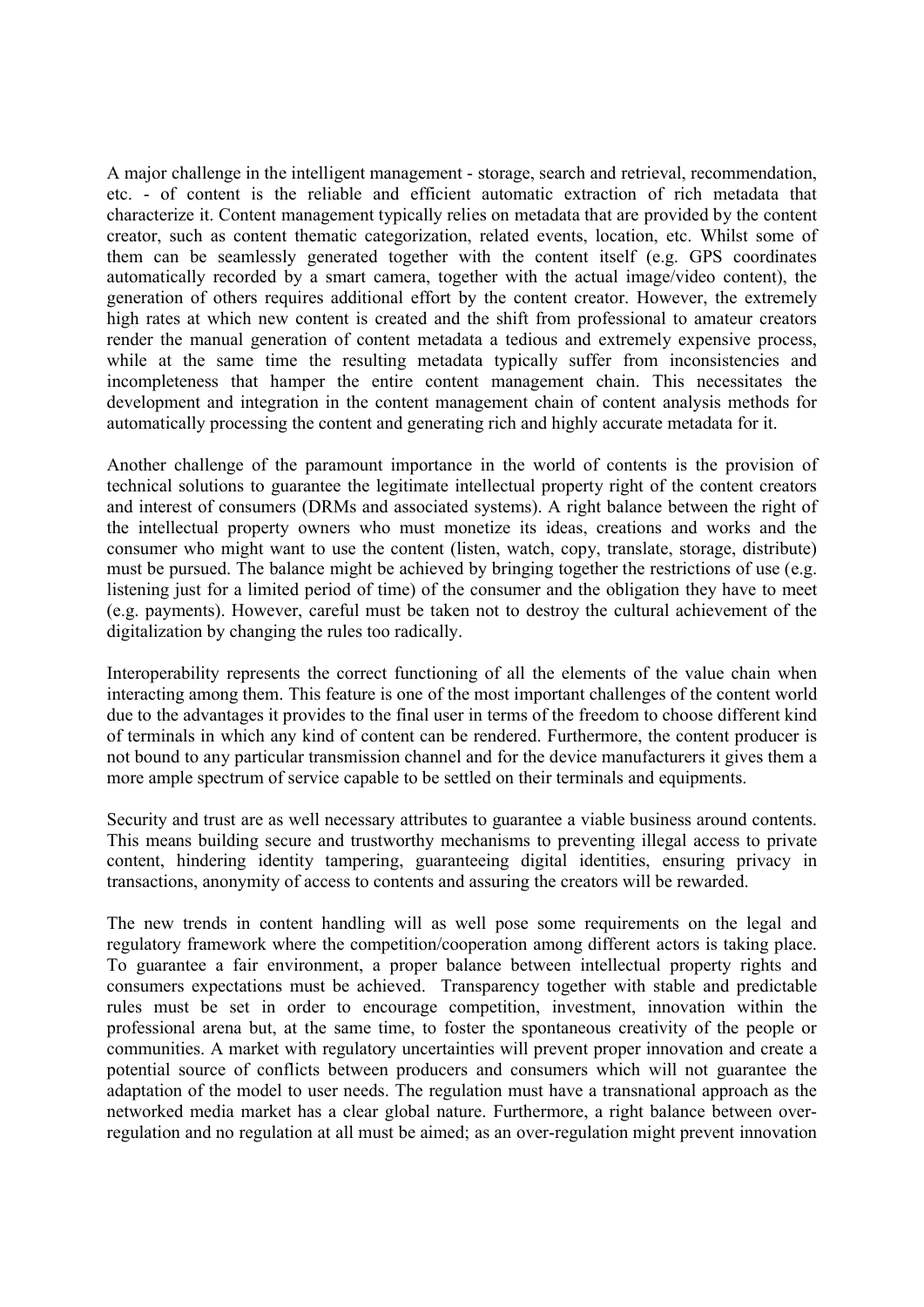and business exploitation, whereas, no regulation may, equally, bring a market underdevelopment.

Regrettably, there has not been a universal way of representing and coding the multimedia content. On the contrary, there is a number of standards (de facto or universally accepted) for individual media coding (video, images, audio etc.) being MPEG-x the most representative. Efforts should be devoted to guarantee, respecting the market laws and competition, the rights of user of having better access to content based on standards or, at least, ensuring interworking and gracefully coexistence of different approaches thus promoting seamless access to any kind service.

Furthermore, given the envisaged intelligent content management services, it is crucial to pursue representations that ensure the common understanding of the exchanged semantics, as opposed to mere syntactic stipulations that capture meaning only implicitly and in non declarative ways. Advocating semantics interoperability strengthens further the potential for the effective and efficient handling of the content complexity and allows heterogeneous systems to share, reuse and process content towards more complete and user meaningful services. Finally, a major challenge ensuing from the sheer volume and richness of multimedia content and its ubiquity across diverse kinds of professional and amateur applications, relates to the pursue of scalable and generic content representations and mechanisms for their handling.

## **Conclusions**

The main aim of the NEM community is fostering the advent of services based essentially in providing to the people an access to multimedia contents everywhere, in any time, in any format in a secure and trustworthy and personalized manner. Furthermore, giving the chance of handling those contents meaning the storage, classification, search, retrieving and enriching them or even generate real knowledge from them, must be pursued as well.

Targeting that, the following position element should be encouraged:

- Fostering a balance between intellectual property rights and expectations, interest and rights of consumers of networked contents.
- Promoting the creation of a trustworthy and safe model of production, transfer, storage and consuming of multimedia contents, always respecting IPRs as well as consumer safety and privacy.
- R&D efforts are indispensable to develop new solutions for security assurances that can achieve the best trade-off between the protection of contents and the protection from the contents. The security objective is not only to protect the contents throughout its lifecycle but also to protect the underlying systems from the contents-enabled threats (data theft by embedding into large chunks of contents, protection against processing of illicit contents, etc.)